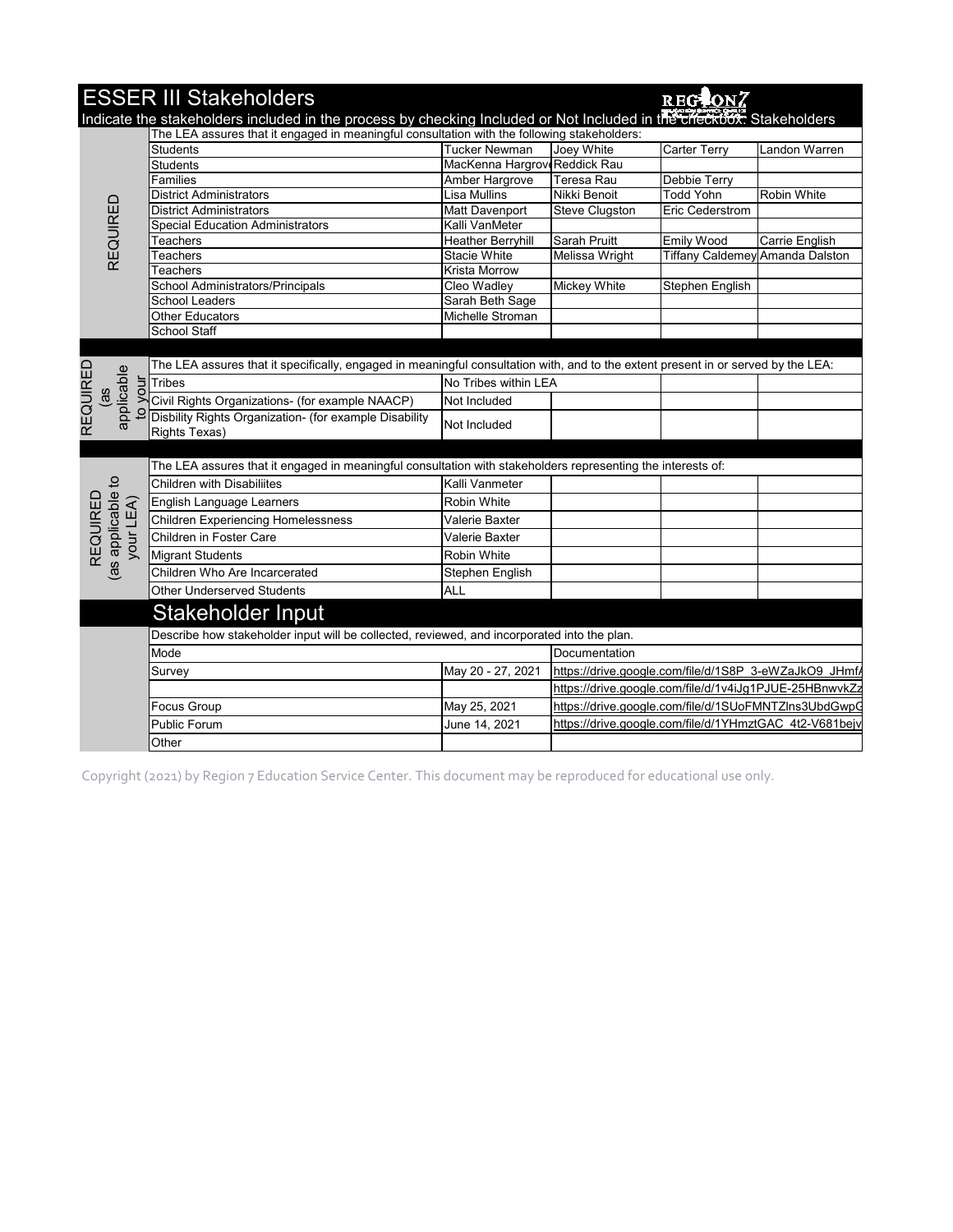| <b>Timeline</b>                                                                 |                               |                                   | <b>REG</b>                                                      |                 |
|---------------------------------------------------------------------------------|-------------------------------|-----------------------------------|-----------------------------------------------------------------|-----------------|
| Intent to Apply                                                                 |                               |                                   |                                                                 |                 |
| Post "Intent to Apply" for ESSER III funds notice according to local            | Based upon your local policy. |                                   |                                                                 |                 |
| policy.                                                                         |                               |                                   | How does your LEA have to post public notice? Through Newspaper |                 |
| How did your LEA post notice?                                                   | Newspaper                     | Information Item at Board Meeting |                                                                 |                 |
| "Intent to Apply" posted                                                        | 6/13/2021                     | 6/14/2021                         |                                                                 |                 |
|                                                                                 |                               |                                   |                                                                 |                 |
| Stakeholder Input                                                               |                               |                                   |                                                                 |                 |
|                                                                                 | 5/20/21 to                    |                                   |                                                                 |                 |
| Stakeholder Meetings held on                                                    | 5/27/21                       | 5/25/2021                         | 6/14/2021                                                       |                 |
| Additional Methods of garnering input                                           | survey                        | focus group                       | public forum                                                    |                 |
|                                                                                 |                               |                                   |                                                                 |                 |
| <u>Return to in-Person instruction and Continuity of Services Plan (RiPICS)</u> |                               |                                   |                                                                 |                 |
| Create/Review/Revise RIPICS Plan ensure it meets the two                        |                               |                                   |                                                                 |                 |
| guidelines. Enter date(s) of meetings to create, review, and revise the         |                               |                                   |                                                                 |                 |
| plan.                                                                           | 5/25/2021                     |                                   |                                                                 |                 |
| Post "Safe Return to In-Person Instruction" Plan for public comment             | Based upon your local policy. |                                   |                                                                 |                 |
| according to local policy.                                                      |                               |                                   | How does you LEA have to post for public comment? Through       |                 |
| How did your LEA solicit public comment?                                        | focus group                   | public forum                      |                                                                 |                 |
| Open for public comment (date)                                                  | 5/25/2021                     | 6/14/2021                         |                                                                 |                 |
| Use of Funds Plan                                                               |                               |                                   |                                                                 |                 |
|                                                                                 |                               |                                   |                                                                 |                 |
| Post "Use of Funds Plan: PS3013 and PS3014 for public comment                   | Based upon your local policy. |                                   |                                                                 |                 |
| according to local policy.                                                      |                               |                                   | How does your LEA have to post public notice? Through Newspaper |                 |
| How did your LEA solicit public comment?                                        | survey                        | focus group                       | public forum                                                    | Documentation   |
|                                                                                 | 5/20/21 to                    |                                   |                                                                 |                 |
| Open for public comment (date)                                                  | 5/27/21                       | 5/25/2021                         | 6/14/2021                                                       |                 |
| <b>Application and NOGA</b>                                                     |                               |                                   |                                                                 |                 |
| Submit ESSER III Grant Application                                              | June 30, 2021                 |                                   |                                                                 |                 |
| NOGA received                                                                   |                               |                                   |                                                                 |                 |
|                                                                                 |                               |                                   |                                                                 |                 |
| Post final "Safe Return to In-Person Instruction" Plan within 30 days of        |                               |                                   |                                                                 |                 |
| receiving NOGA                                                                  | June 15, 2021                 |                                   |                                                                 |                 |
| Post final "Use of Funds Plan: (PS3013 & PS3014) within 30 days of              |                               |                                   |                                                                 |                 |
| receiving NOGA                                                                  | June 15, 2021                 |                                   |                                                                 |                 |
|                                                                                 |                               |                                   |                                                                 |                 |
| <b>Return to in-Person Instruction and Continuity of Services Plan</b>          |                               |                                   |                                                                 |                 |
|                                                                                 |                               |                                   |                                                                 |                 |
| ESSER III grant requires that the "Safe to Return to In-Person                  |                               |                                   |                                                                 |                 |
| Instruction" Plan be reviewed, posted for public comment, and posted            |                               |                                   |                                                                 |                 |
| on website every 6 months through 9/30/23. LEA will also review and             | Date reviewed                 |                                   | Date public                                                     |                 |
| allow public comment on "Safe Return to In-Person Instruction Plan" if with     |                               | Date posted for                   | comment period                                                  | Date final plan |
| the CDC makes significant changes to their guidance.                            | stakeholders                  | public comment                    | ends                                                            | posted          |
| Posting #1 (summer 2021 within 30 days of receiving NOGA)                       | May 25, 2021                  | June 13, 2021                     | June 14, 2021                                                   | June 15, 2021   |
| Posting #2 (six months later)                                                   |                               |                                   |                                                                 |                 |
| Posting #3 (six months later)                                                   |                               |                                   |                                                                 |                 |
| Posting #4 (six months later)                                                   |                               |                                   |                                                                 |                 |
| Posting #5 (six months later)                                                   |                               |                                   |                                                                 |                 |
| Posting #6 (six months later)                                                   |                               |                                   |                                                                 |                 |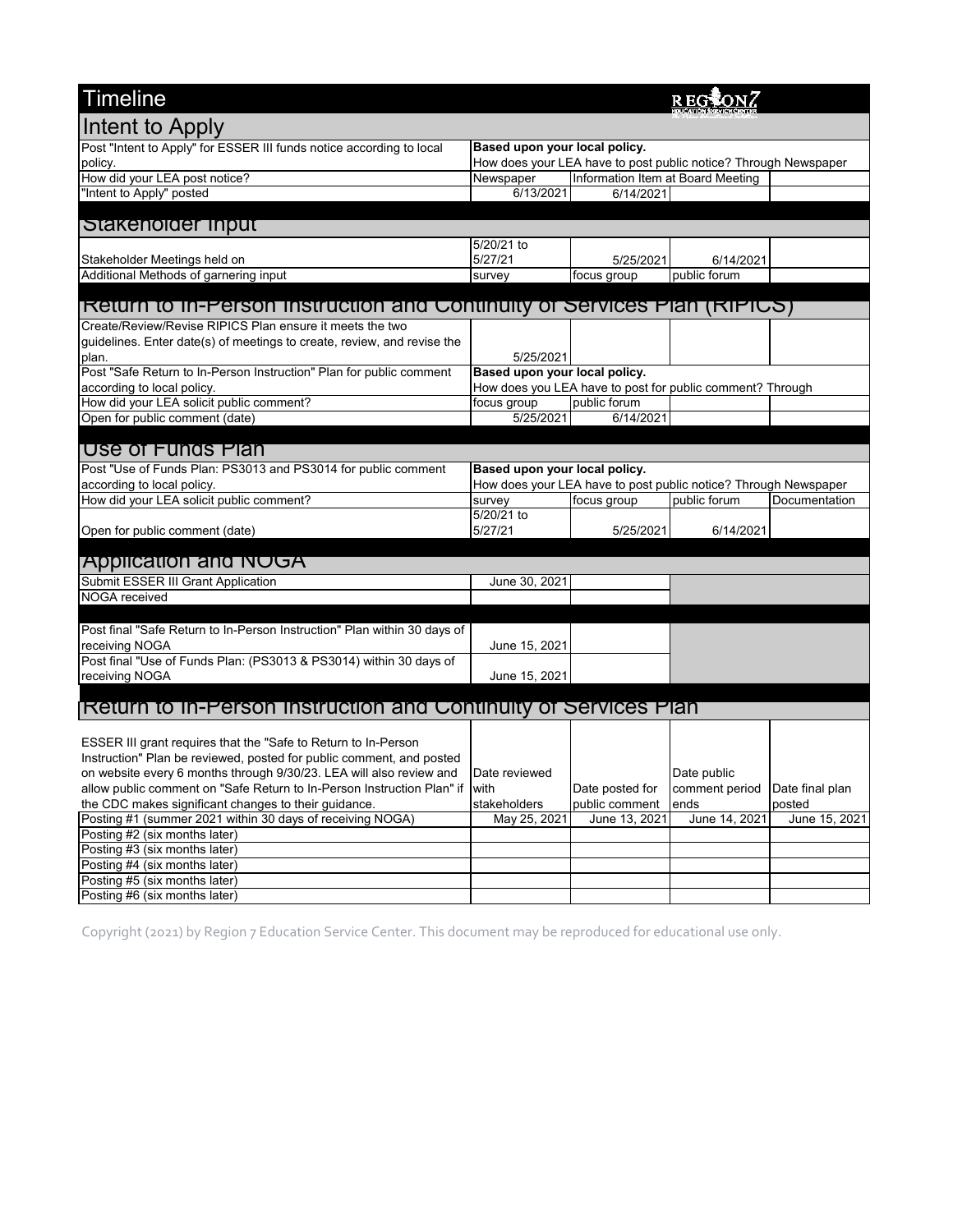## ESSER III Planning Agenda

May 25, 2021 PTISD Central Administration Professional Development Room 4:15 PM

- 1. Explain purpose of ESSER III program
- 2. Set purpose of planning meetings with stakeholders
- 3. Create/review/revise Safe Return to In-Person Instruction and Continuity of Services Plan The Return to In-Person Instruction and Continuity of Services Plan, must describe how the LEA will The Return to In-Person Instruction and Continuity of Services Plan, must describe how the LEA will
- 4. Review ESSER III Allowable Use of Funds (and required 20% "set aside" for learning loss)
- 5. Review results of ESSER III stakeholder survey
- 6. Prioritize needs for use of ESSER III funds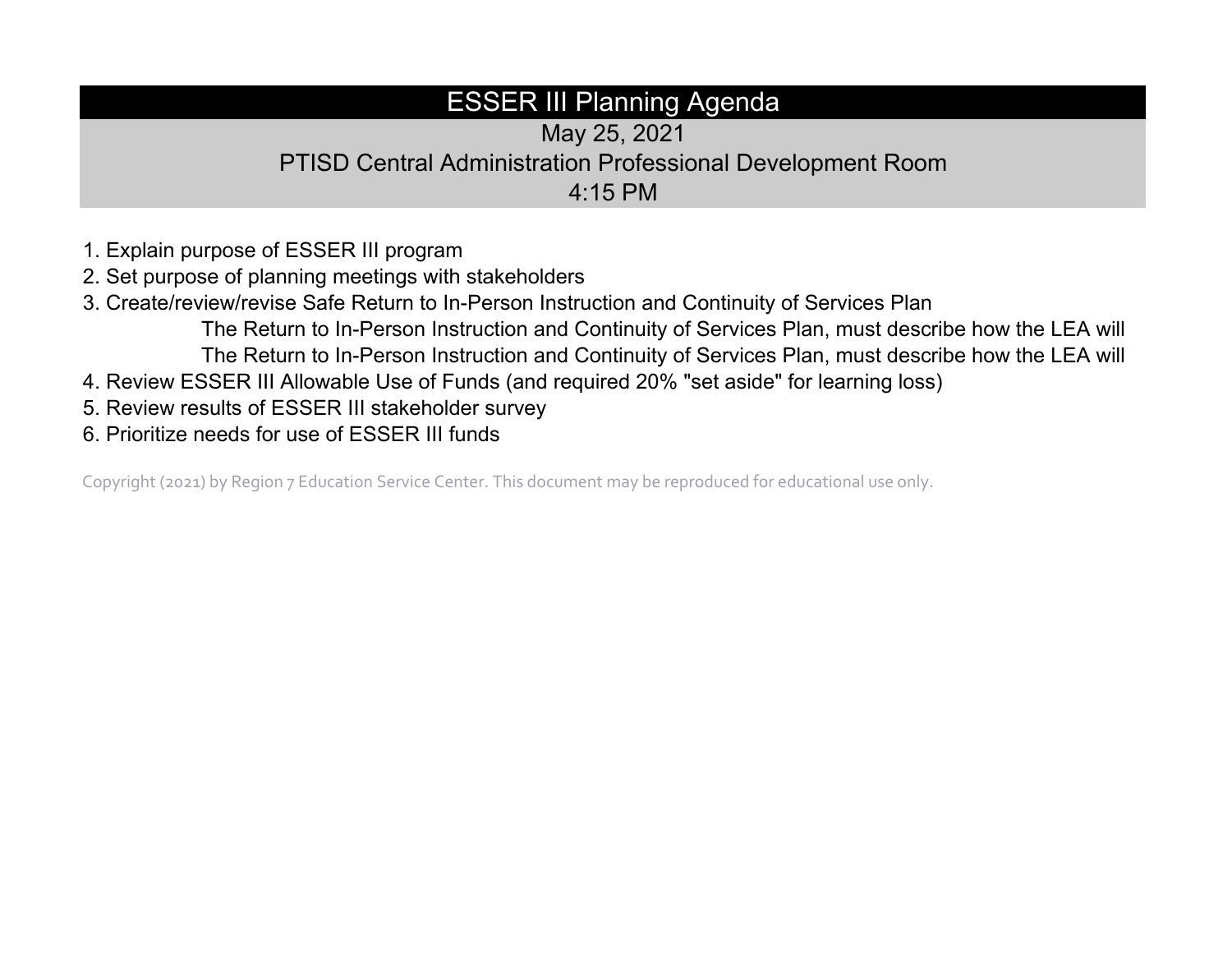### ESSER III Planning Meeting Minutes

May 25, 2021

#### PTISD Central Administration Professional Development Room

4:15 PM

|              | 1. Explain purpose of ESSER III program        |                                                                                                                                           |
|--------------|------------------------------------------------|-------------------------------------------------------------------------------------------------------------------------------------------|
| L. Mullins   | Comments:                                      | Purpose of the funds is to mitigate and recover from the Covid-19 Pandemic.                                                               |
|              | Suggestions:                                   | None                                                                                                                                      |
|              | Questions:                                     | None                                                                                                                                      |
|              |                                                | 2. Set purpose of planning meetings with stakeholders                                                                                     |
| L. Mullins   | Comments:                                      | Purpose of the meeting is for the district to receive input from stakeholders to review data/information to determine the most            |
|              | Suggestions:                                   | None                                                                                                                                      |
|              | Questions:                                     | None                                                                                                                                      |
|              |                                                | 3. Create/review/revise Safe Return to In-Person Instruction and Continuity of Services Plan                                              |
|              |                                                | The Return to In-Person Instruction and Continuity of Services Plan, must describe how the LEA will maintain the health and safety of     |
|              |                                                | The Return to In-Person Instruction and Continuity of Services Plan, must describe how the LEA will implement CDC safety recommendations. |
| L. Mullins   | Comments:                                      | The RIPICS from the 2020-2021 school year was presented and modifications were made to update the plan for the 2021-                      |
|              | Suggestions:                                   | None                                                                                                                                      |
|              | Questions:                                     | Will students have to wear masks? Answered with a "No, the state of Texas will not allow district to mandate students or                  |
|              |                                                | 4. Review ESSER III Allowable Use of Funds (and required 20% "set aside" for learning loss)                                               |
| M. Davenport | Comments:                                      | Total allotment for ESSER III is 9,199,302. Districts are required to use 20% of the funds for student learning loss. Pine Tree           |
|              | Suggestions:                                   | <b>NONE</b>                                                                                                                               |
|              | Questions:                                     | <b>NONE</b>                                                                                                                               |
|              |                                                | 5. Review results of ESSER III stakeholder survey                                                                                         |
| M. Davenport | Comments:                                      | Data from stakeholder and student survey was reviewed.                                                                                    |
|              | Suggestions:                                   | <b>NONE</b>                                                                                                                               |
|              | Questions:                                     | <b>NONE</b>                                                                                                                               |
|              | 6. Prioritize needs for use of ESSER III funds |                                                                                                                                           |
| M. Davenport | Comments:                                      | First and foremost, bridge the gaps for students that experienced learning loss. This will be completed through six weeks of              |
|              | Suggestions:                                   | Use the funds for capital projects                                                                                                        |
|              | Questions:                                     |                                                                                                                                           |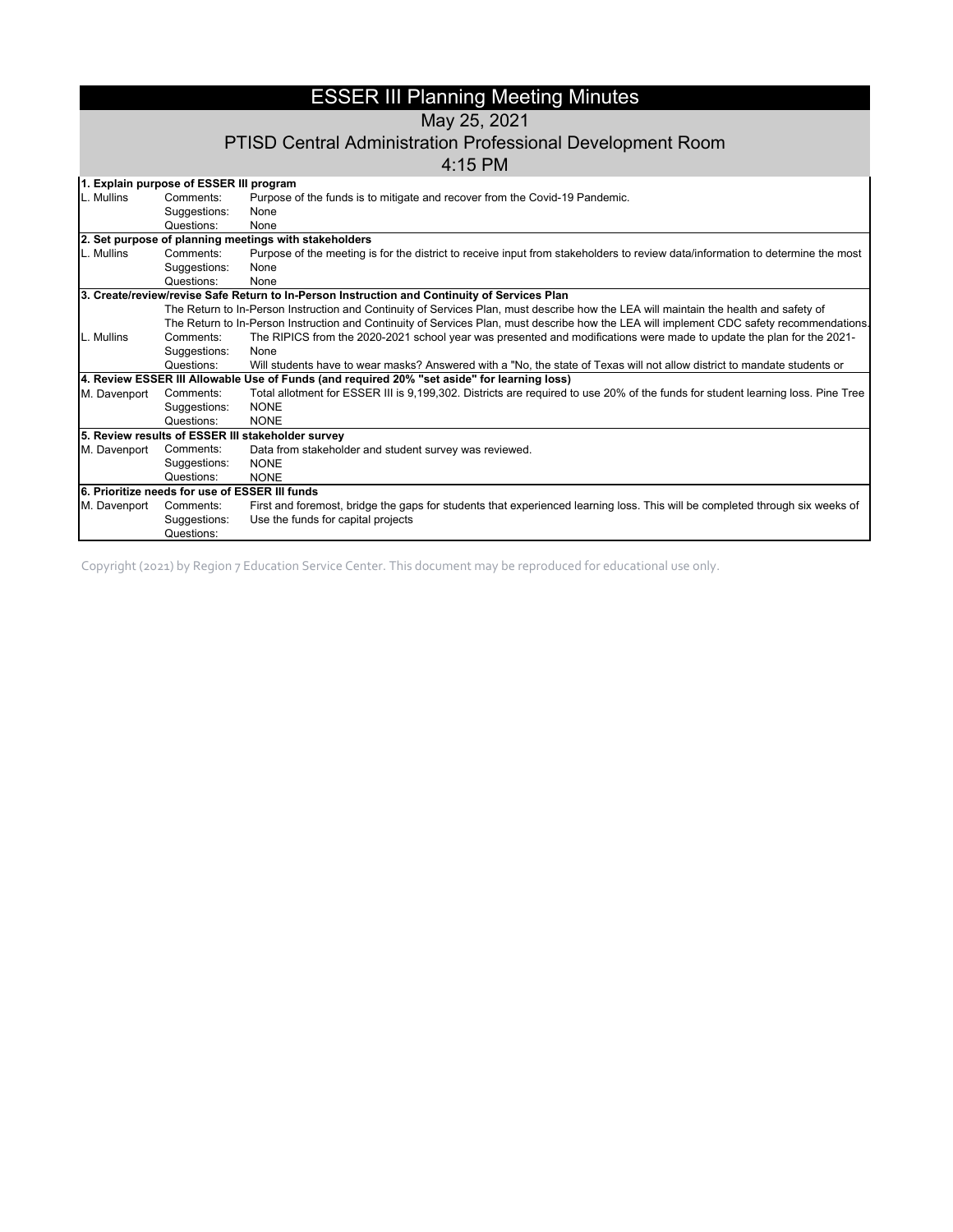## Needs Process & Priorization

**PS3013 C -LEA Needs Process**

Use of ESSER III funds are to be based upon LEA needs as a result of the pandemic. Appropriate documentation that

1. Briefly describe the process taken by the LEA to assess needs.

 + Survey completed by parents, school personnel, community members, and students. Feedback from individuals from stakeholder meeting on 5/25/2021. Review of campus and district's CBAs, STAAR/EOC data, and other meaningful assessment data to determine the learning loss of students. Review of district's air quality by consulting with E3. Data showing a decline in student attendance since the beginning of the pandemic.

2.Briefly describe the process taken by the LEA to evaluate gaps in learning. District personnel disaggregated student assessment data for Curriculum Based Assessments and STAAR Test.

3. Briefly describe the process taken by the LEA to prioritize needs.

District staff, parents, and key stakeholders met on May 25, 2021 to determine the priority of needs.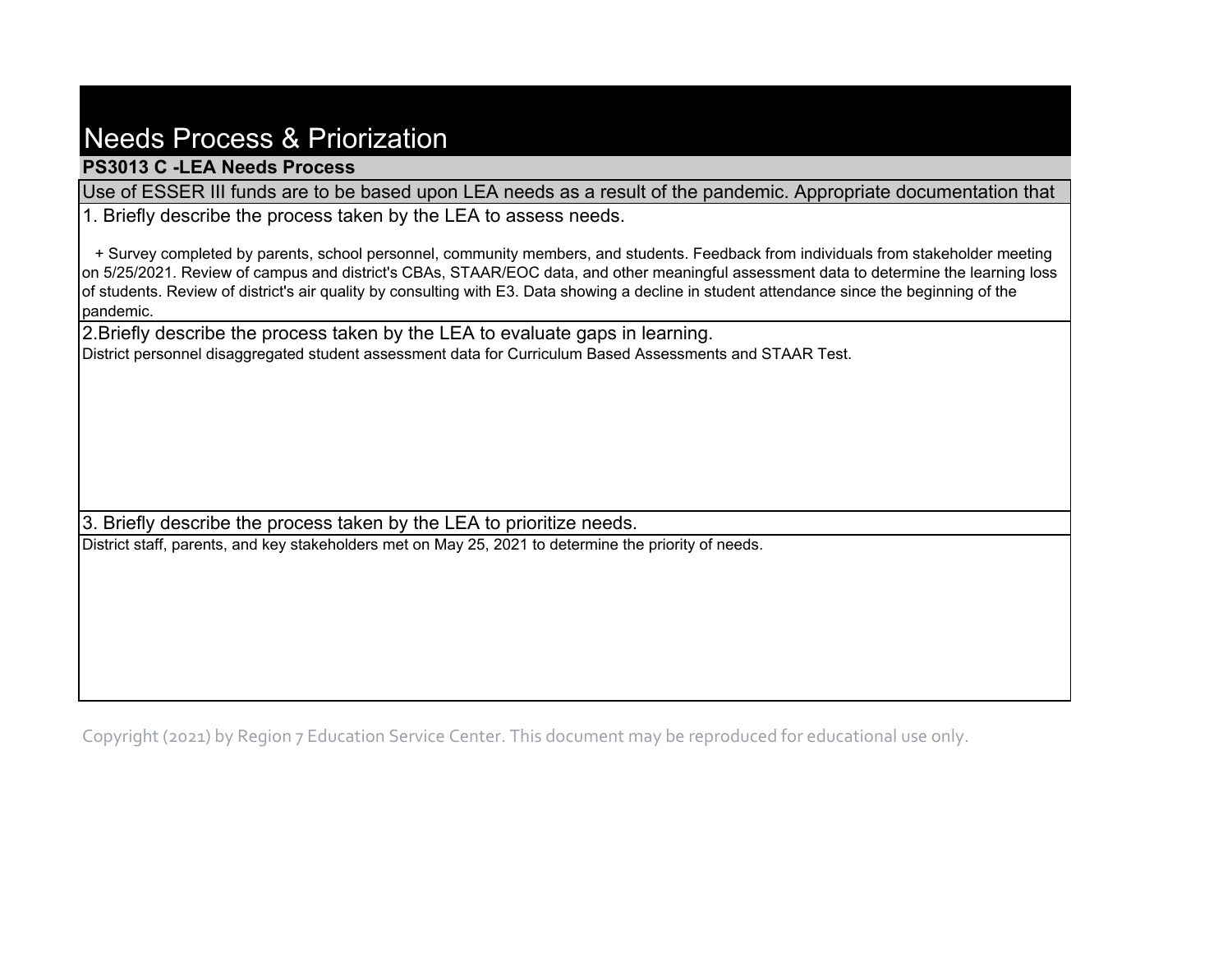|                                                                                                                                                                                                                                                                                                                     |                                          | <b>Andrew</b>  |                                             |                |
|---------------------------------------------------------------------------------------------------------------------------------------------------------------------------------------------------------------------------------------------------------------------------------------------------------------------|------------------------------------------|----------------|---------------------------------------------|----------------|
|                                                                                                                                                                                                                                                                                                                     | <b>ESSER III Allocation</b>              | <b>Amount</b>  | <b>Set-Aside</b>                            | <b>Amount</b>  |
| <b>Number 1 (PS3014-D)</b>                                                                                                                                                                                                                                                                                          | Initial ESSER III Allocation (first 2/3) | \$6,132,868.00 | zu% set-aside<br>from initial<br>allocation | \$1,226,573.60 |
| To the extent to which and how the funds will be used to implement prevention and mitigation strategies that are, to the greatest extent<br>practicable, consistent with the most recent CDC guidance on reopening schools, in order to continuously and safely open and operate<br>schools for in-person learning. | Final ESSER III Allocation (last 1/3)    | \$3,066,434,00 | 20% set-aside<br>from final<br>allocation   | \$613,286.80   |
| LEAs have the option to not use funds for prevention and mitigation strategies. However, it must be noted on the application                                                                                                                                                                                        | <b>Total ESSER III Allocation</b>        |                | \$9,199,302.00 Total Set Aside              | \$1,839,860.40 |
| Notes/Special Considerations:                                                                                                                                                                                                                                                                                       |                                          |                |                                             |                |

|                                                                                                                                                                                                                                                                       |                                                                                                                 |                   |                                                                       |                                                | <b>Cost per Year</b>                   |                                |                                                                              |                                                                                                                        |                                      |                                                                              |                                                               |                                                              |                                                    |
|-----------------------------------------------------------------------------------------------------------------------------------------------------------------------------------------------------------------------------------------------------------------------|-----------------------------------------------------------------------------------------------------------------|-------------------|-----------------------------------------------------------------------|------------------------------------------------|----------------------------------------|--------------------------------|------------------------------------------------------------------------------|------------------------------------------------------------------------------------------------------------------------|--------------------------------------|------------------------------------------------------------------------------|---------------------------------------------------------------|--------------------------------------------------------------|----------------------------------------------------|
| <b>Allowable Uses</b>                                                                                                                                                                                                                                                 | Activity                                                                                                        | <b>Total Cost</b> | Pre-Award, March<br>13.2020-<br>Application<br><b>Submission Date</b> | 2020-2021<br><i>(including</i><br>summer 2021) | 2021-2022<br><i><b>(including)</b></i> | 2022-2023<br><i>(including</i> | 2023-2024<br><i>(including</i><br>summer 2022) summer 2023) [Carryover Year] | summer 2024)- Justification (How does this activity<br>relate back to COVID-19?)                                       | Projected<br>Costs: 6100-<br>Payroll | Projected<br>Costs: 6200-<br>Professional &<br>Contracted<br><b>Services</b> | Projected<br>Costs: 6300-<br>Supplies and<br><b>Materials</b> | Projected<br>Costs: 6400-<br><b>Other Operating</b><br>Costs | Projected<br>Costs: 6600-<br><b>Capital Outlay</b> |
| B5. School facility repairs and<br>improvements to enable operation of                                                                                                                                                                                                | Retrofit existing water fountains                                                                               |                   |                                                                       |                                                |                                        |                                |                                                                              | Students are not drinking from the                                                                                     |                                      |                                                                              |                                                               |                                                              |                                                    |
| schools to reduce risk of virus<br>transmission and exposure to<br>environmental health hazards, and to the fountain.<br>support student health needs.                                                                                                                | so that students can fill drinking<br>cups instead of drinking from                                             | \$28,000.00       | \$28,000.00                                                           | \$0.00                                         | \$0.00                                 | \$0.00                         | \$0.00                                                                       | same water fountain. Students will be<br>drinking from individually owned cups<br>and bottles.                         | \$0.00                               | \$0.00                                                                       | \$28,000.00                                                   | \$0.00                                                       | \$0.00                                             |
| B5. School facility repairs and<br>improvements to enable operation of Work with Engineers to<br>schools to reduce risk of virus<br>transmission and exposure to<br>environmental health hazards, and to limprove indoor air quality<br>support student health needs. | evaluate existing HVAC and to<br>replace needed HVAC to                                                         |                   | \$0.00                                                                |                                                |                                        |                                |                                                                              | Increase indoor air quality to clean and<br>filter air, and use more outside air to<br>decrease transmission of virus. |                                      |                                                                              |                                                               |                                                              |                                                    |
| B6. Inspection, testing, maintenance,<br>repair, replacement, and upgrade<br>projects to improve the indoor air<br>quality in school facilities.<br>includingmechanical and non-<br>mechanical heating, ventilation,<br>and air conditioning systems                  | Work with Engineers to<br>evaluate existing HVAC and to<br>replace needed HVAC to<br>improve indoor air quality | \$4,222,368.00    | \$0.00                                                                | \$0.00                                         | \$4,222,368.00                         | \$0.00                         | \$0.00                                                                       | Increase indoor air quality to clean and<br>filter air, and use more outside air to<br>decrease transmission of virus. | \$0.00                               | \$4,222,368.00                                                               | \$0.00                                                        | \$0.00                                                       | \$0.00                                             |
| B7. Inspection, testing, maintenance,<br>repair, replacement, and upgrade<br>projects to improve the indoor air<br>quality in school facilities, including<br>filtering, purification and other air<br>cleaning, fans, control systems                                | Work with Engineers to<br>evaluate existing HVAC and to<br>replace needed HVAC to<br>improve indoor air quality |                   | \$0.00                                                                |                                                |                                        |                                |                                                                              | Increase indoor air quality to clean and<br>filter air, and use more outside air to<br>decrease transmission of virus. |                                      |                                                                              |                                                               |                                                              |                                                    |
| <b>Total Cost for Number 1</b>                                                                                                                                                                                                                                        |                                                                                                                 | \$4.250.368.00    | \$28,000.00                                                           | \$0.00                                         | \$4,222,368.00                         | \$0.00                         | \$0.00                                                                       |                                                                                                                        | \$0.00                               | \$4.222.368.00                                                               | \$28,000.00                                                   | \$0.00                                                       | \$0.00                                             |

**Number 2 (PS3014-B2) How the LEA will use the funds it reserves under section 2001(e)(1) of the ARP Act to address the academic impact of lost instructional** 

Notes/Special Considerations:

|                                                                                                                                                                                                                                                                                                                                                                                                                                                                                      |          |                   |          |              | Cost per Year |              |              |                                                                                                                                                                                                                                          |                |              |              |              |              |
|--------------------------------------------------------------------------------------------------------------------------------------------------------------------------------------------------------------------------------------------------------------------------------------------------------------------------------------------------------------------------------------------------------------------------------------------------------------------------------------|----------|-------------------|----------|--------------|---------------|--------------|--------------|------------------------------------------------------------------------------------------------------------------------------------------------------------------------------------------------------------------------------------------|----------------|--------------|--------------|--------------|--------------|
| <b>Allowable Uses</b>                                                                                                                                                                                                                                                                                                                                                                                                                                                                | Activity | <b>Total Cost</b> | 13.2020- | (including   | (including    | (including   | (including   | relate back to COVID-19?)                                                                                                                                                                                                                | Costs: 6100-   | Costs: 6200- | Costs: 6300- | Costs: 6400- | Costs: 6600- |
| A16. Planning and implementing<br>activities related to summer learning--<br>providing classroom instruction or Face-to-face summer school<br>online learning during summer for three weeks in June and<br>months and addressing the needs of three weeks in July. Teacher<br>low-income students, students with and Bus Driver pay for summer<br>disabilities, English learners, migrant school.<br>students, students experiencing<br>homelessness, & children with foster<br>care |          | \$2,120,000.00    | \$0.00   | \$380,000.00 | \$580,000.00  | \$580,000.00 | \$580,000.00 | Due to learning loss from the spring of<br>2020 and required quarantine, students<br>have missing gaps in instruction. The<br>six week summer session over the next<br>four summers looks to close gaps from<br>the COVID learning loss. | \$2,120,000.00 | \$0.00       | \$0.00       | \$0.00       | \$0.00       |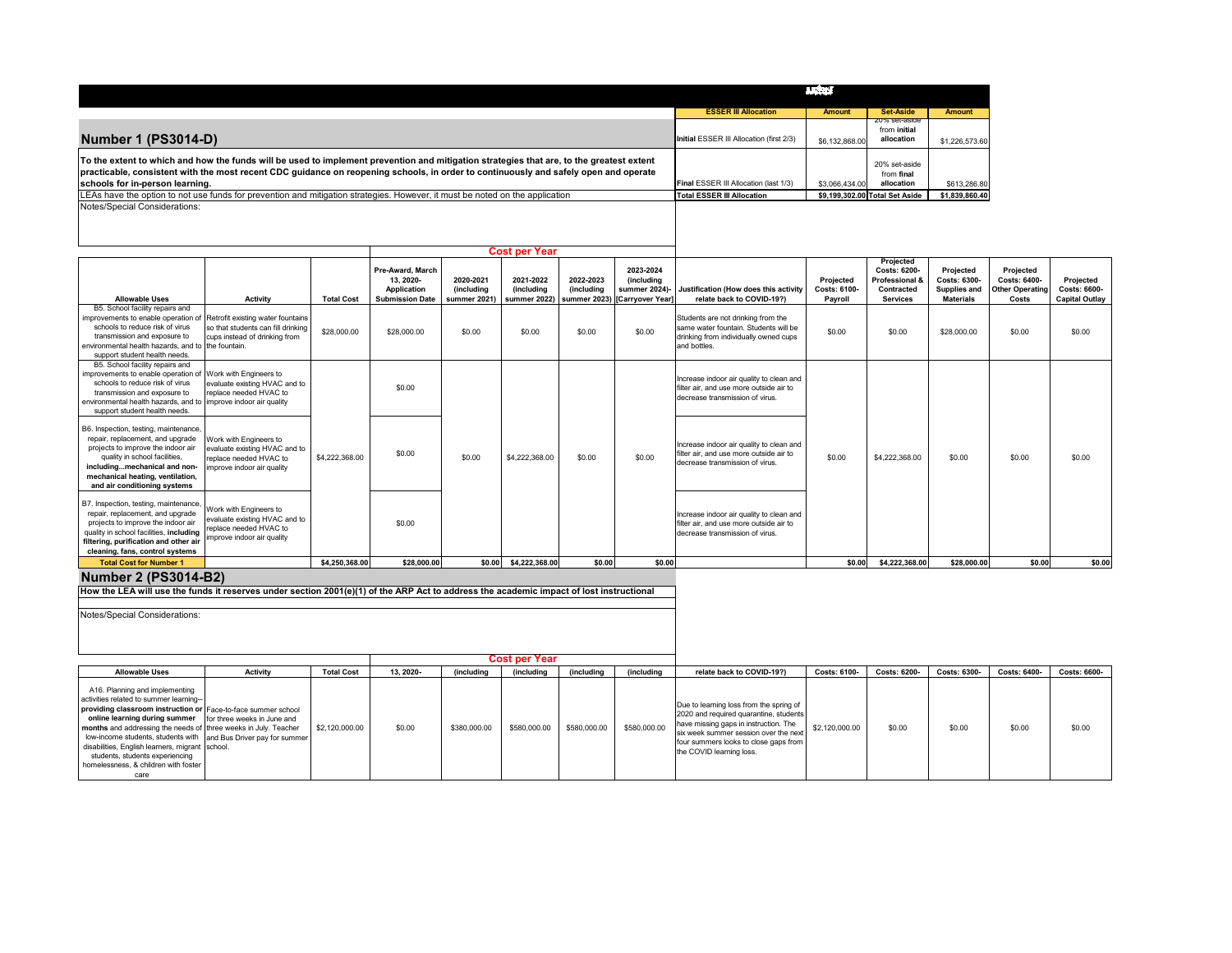| A17. Planning and implementing<br>activities related tosupplemental<br>afterschool programs--providing<br>classroom instruction or online<br>learningaddressing the needs of<br>low-income students, students with<br>disabilities, English learners, migrant<br>students, students experiencing<br>homelessness, & children in foster<br>care | Provide afterschool tutorials for<br>students.                                           | \$1,020,000.00    | \$0.00    | \$0.00       | \$340,000.00  | \$340,000.00                  | \$340,000.00   | After school tytoring will be provided to<br>students who are struggling with<br>learning loss related to the Covid-19<br>pandemic,                                                                                                                                  | \$1,020,000.00 | \$0.00       | \$0.00       | \$0.00       | \$0.00       |
|------------------------------------------------------------------------------------------------------------------------------------------------------------------------------------------------------------------------------------------------------------------------------------------------------------------------------------------------|------------------------------------------------------------------------------------------|-------------------|-----------|--------------|---------------|-------------------------------|----------------|----------------------------------------------------------------------------------------------------------------------------------------------------------------------------------------------------------------------------------------------------------------------|----------------|--------------|--------------|--------------|--------------|
| A17. Planning and implementing<br>activities related tosupplemental<br>afterschool programs-providing<br>classroom instruction or online<br>learningaddressing the needs of<br>low-income students, students with<br>disabilities, English learners, migrant<br>students, students experiencing<br>homelessness, & children in foster<br>care  | Online learning curriculum for<br>students to work at their own<br>level of instruction. | \$868,000.00      | \$0.00    | \$0.00       | \$296,000.00  | \$286,000.00                  |                | In an effort to close the learning loss<br>gap because of the Covid-19<br>\$286,000.00 pandemic, students will online learning<br>curriculum to work on the level that the<br>student is ready to learn based on<br>interactive technology and assessment            | \$0.00         | \$0.00       | \$868,000.00 | \$0.00       | \$0.00       |
| B1. Addressing learning loss among<br>LEA students, including low-income<br>students, students with disabilities,<br>English learners, racial & ethnic<br>minorities, students experiencing<br>homelessness, & children in foster<br>care--Administering and using high<br>quality assessments                                                 | ligh quality assessments for<br>students                                                 | \$42,000.00       | \$0.00    | \$0.00       | \$14,000.00   | \$14,000.00                   | \$14,000.00    | Use of benchmarks to determine<br>instructional needs for individual<br>students and assess the closing of the<br>learning loss gap due to the COVID<br>pandemic.                                                                                                    | \$0.00         | \$0.00       | \$42,000.00  | \$0.00       | \$0.00       |
| B2. Addressing learning loss among<br>LEA students, including low-income<br>students, students with disabilities,<br>English learners, racial & ethnic<br>minorities, students experiencing<br>homelessness, & children in foster<br>care--implementing evidence-<br>based activities to meet the<br>comprehensive needs of students           | Small group individualized<br>instruction based on student<br>eeds                       | \$300,000.00      | \$0.00    | \$0.00       | \$100,000.00  | \$100,000.00                  | \$100,000.00   | Use retired to teachers to work part<br>ime to use as interventionist to give<br>small group individualized instruction<br>based on the students' needs.                                                                                                             | \$300,000.00   | \$0.00       | \$0.00       | \$0.00       | \$0.00       |
| B2. Addressing learning loss among<br>LEA students, including low-income<br>students, students with disabilities,<br>English learners, racial & ethnic<br>minorities, students experiencing<br>homelessness, & children in foster<br>care--implementing evidence-<br>based activities to meet the<br>comprehensive needs of students           | Stipend for Instructional<br><b>caches</b>                                               | \$148,500.00      | \$0.00    | \$0.00       | \$49,500.00   | \$49,500.00                   | \$49,500.00    | Coaching of teachers will lead to higher<br>standards and quality of classroom<br>teaching that will help close the learnin<br>loss gap caused by missed school<br>time due to quarantine from the Covid-<br>19 pandemic,                                            | \$148,500.00   | \$0.00       | \$0.00       | \$0.00       | \$0.00       |
| B3. Addressing learning loss among<br>LEA students, including low-income<br>students, students with disabilities,<br>English learners, racial & ethnic<br>minorities, students experiencing<br>homelessness, & children in foster<br>care--Providing information and<br>ssistance to parents & families on<br>effectively supporting students  | Hiring and Implementing two at<br><b>Risk Coordinators</b>                               | \$375,000.00      | \$0.00    | \$0.00       | \$123,000.00  | \$125,000.00                  | \$127,000.00   | At-Risk coordinators will work with<br>students and parents about decreasing<br>attendance due to the Covid-19<br>pandemic. At-Risk coordinators will<br>work with students and parents that<br>have social/emotional issues brought<br>on by the Covid-19 pandemic. | \$375,000.00   | \$0.00       | \$0.00       | \$0.00       | \$0.00       |
| <b>Total Cost for Number 2</b>                                                                                                                                                                                                                                                                                                                 |                                                                                          | \$4,873,500.00    | \$0.00    | \$380,000.00 |               | \$1,502,500.00 \$1,494,500.00 | \$1,496,500.00 |                                                                                                                                                                                                                                                                      | \$3,963,500.00 | \$0.00       | \$910,000.00 | \$0.00       | \$0.00       |
| Number 3 (PS3013- no narrative)<br>How the LEA will spend its remaining ARP ESSER funds consistent with section 2001(e)(2) of the ARP Act.                                                                                                                                                                                                     |                                                                                          |                   |           |              |               |                               |                |                                                                                                                                                                                                                                                                      |                |              |              |              |              |
| This is not optional.                                                                                                                                                                                                                                                                                                                          |                                                                                          |                   |           |              |               |                               |                |                                                                                                                                                                                                                                                                      |                |              |              |              |              |
| Notes/Special Considerations:                                                                                                                                                                                                                                                                                                                  |                                                                                          |                   |           |              | Cost per Year |                               |                |                                                                                                                                                                                                                                                                      |                |              |              |              |              |
| <b>Allowable Uses</b>                                                                                                                                                                                                                                                                                                                          | <b>Activity</b>                                                                          | <b>Total Cost</b> | 13, 2020- | (including   | (including    | (including                    | (including     | relate back to COVID-19?)                                                                                                                                                                                                                                            | Costs: 6100-   | Costs: 6200- | Costs: 6300- | Costs: 6400- | Costs: 6600- |
| A1. Any activity authorized under<br>Elementary and Secondary Educatior<br>Act (ESEA)<br>A2. Any activity authorized under                                                                                                                                                                                                                     |                                                                                          |                   |           |              |               |                               |                |                                                                                                                                                                                                                                                                      |                |              |              |              |              |
| Individuals with Disabilities Education<br>Act (IDEA)                                                                                                                                                                                                                                                                                          |                                                                                          |                   |           |              |               |                               |                |                                                                                                                                                                                                                                                                      |                |              |              |              |              |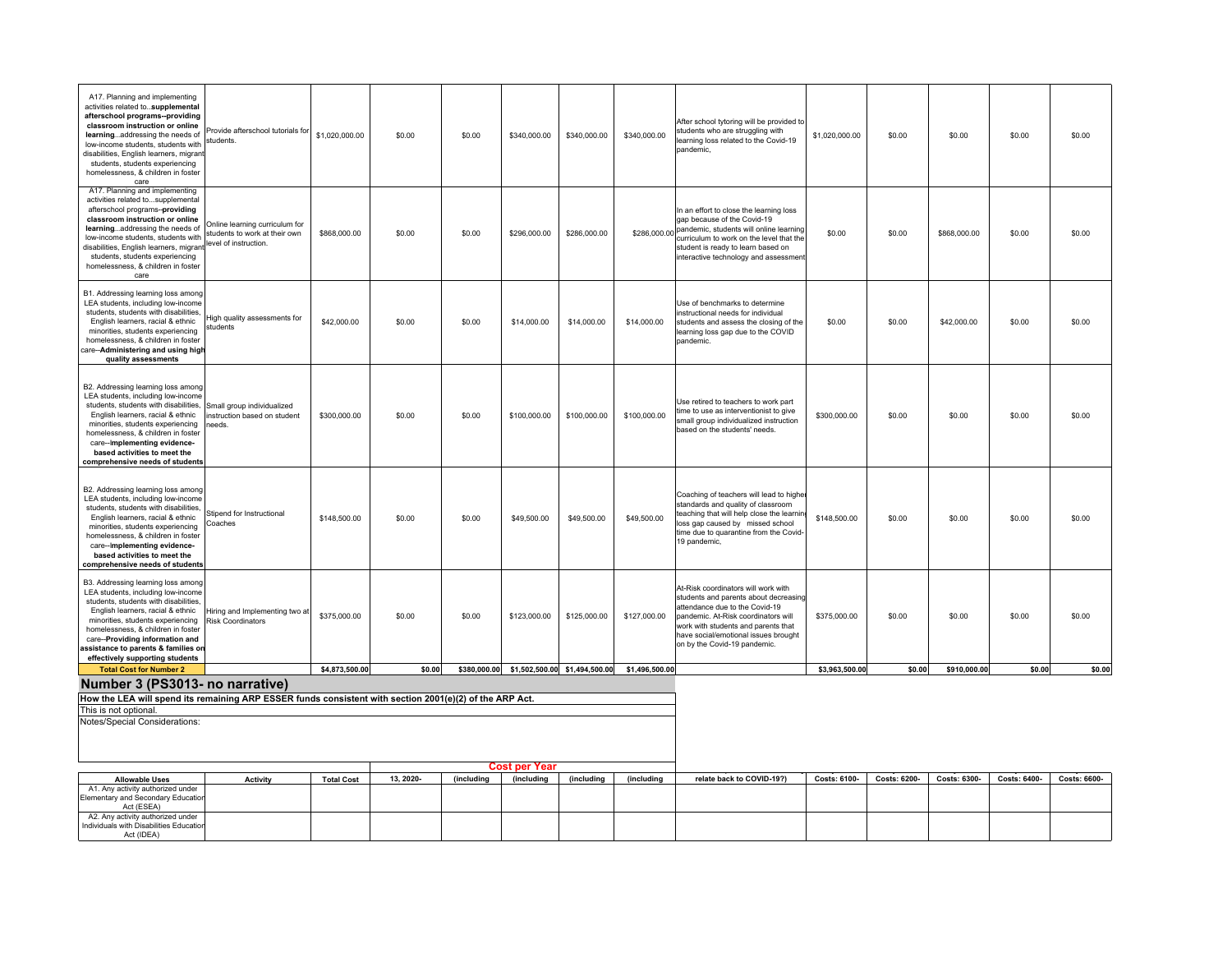| A3. Any activity authorized under the                                                                                                  |                                      |                   |          |                   |                          |                           |                   |                                         |              |              |              |              |              |
|----------------------------------------------------------------------------------------------------------------------------------------|--------------------------------------|-------------------|----------|-------------------|--------------------------|---------------------------|-------------------|-----------------------------------------|--------------|--------------|--------------|--------------|--------------|
| Adult Education and Family Literacy                                                                                                    |                                      |                   |          |                   |                          |                           |                   |                                         |              |              |              |              |              |
| Act                                                                                                                                    |                                      |                   |          |                   |                          |                           |                   |                                         |              |              |              |              |              |
| A4. Any activity authorized under the                                                                                                  |                                      |                   |          |                   |                          |                           |                   |                                         |              |              |              |              |              |
| Carl D. Perkins Career and Technica                                                                                                    |                                      |                   |          |                   |                          |                           |                   |                                         |              |              |              |              |              |
| Education Act of 2006                                                                                                                  |                                      |                   |          |                   |                          |                           |                   |                                         |              |              |              |              |              |
| A11. Planning for, coordinating, and                                                                                                   |                                      |                   |          |                   |                          |                           |                   |                                         |              |              |              |              |              |
| implementing activities during long-                                                                                                   |                                      |                   |          |                   |                          |                           |                   |                                         |              |              |              |              |              |
| term closures,including providing SEE A17 - Online Learning Curriculum                                                                 |                                      |                   |          |                   |                          |                           |                   |                                         |              |              |              |              |              |
| technology for online learning to                                                                                                      |                                      |                   |          |                   |                          |                           |                   |                                         |              |              |              |              |              |
| all students                                                                                                                           |                                      |                   |          |                   |                          |                           |                   |                                         |              |              |              |              |              |
| A12. Planning for, coordinating, and                                                                                                   |                                      |                   |          |                   |                          |                           |                   |                                         |              |              |              |              |              |
| implementing activities during long-                                                                                                   |                                      |                   |          |                   |                          |                           |                   |                                         |              |              |              |              |              |
| term closures,how to provide                                                                                                           | SEE A17 - Online Learning Curriculum |                   |          |                   |                          |                           |                   |                                         |              |              |              |              |              |
| guidance for carrying out                                                                                                              |                                      |                   |          |                   |                          |                           |                   |                                         |              |              |              |              |              |
| requirements under IDEA                                                                                                                |                                      |                   |          |                   |                          |                           |                   |                                         |              |              |              |              |              |
|                                                                                                                                        |                                      |                   |          |                   |                          |                           |                   |                                         |              |              |              |              |              |
| A14. Purchasing educational                                                                                                            |                                      |                   |          |                   |                          |                           |                   |                                         |              |              |              |              |              |
| technology (hardware, software, and                                                                                                    |                                      |                   |          |                   |                          |                           |                   | Students use of interactive             |              |              |              |              |              |
| connectivity) for studentsthat aids i                                                                                                  |                                      |                   |          |                   |                          |                           |                   | smartboards will allow for students to  |              |              |              |              |              |
| regular/substantive educational                                                                                                        | Purchase Interactive boards for      |                   |          |                   |                          |                           |                   | interact with the classroom instruction |              |              |              |              |              |
| interaction between students and                                                                                                       | elementary classrooms                | \$75,434.00       | \$0.00   | \$0.00            | \$75,434.00              | \$0.00                    | \$0.00            | which will help with the learning loss  | \$0.00       | \$0.00       | \$75,434.00  | \$0.00       | \$0.00       |
| instructors, including low-income                                                                                                      |                                      |                   |          |                   |                          |                           |                   | gap created by the Covid-19             |              |              |              |              |              |
| students and students with disabilitie                                                                                                 |                                      |                   |          |                   |                          |                           |                   | pandemic.                               |              |              |              |              |              |
| which may include assistive                                                                                                            |                                      |                   |          |                   |                          |                           |                   |                                         |              |              |              |              |              |
| technology or adaptive equipment                                                                                                       |                                      |                   |          |                   |                          |                           |                   |                                         |              |              |              |              |              |
| B11. Other activities that are                                                                                                         |                                      |                   |          |                   |                          |                           |                   |                                         |              |              |              |              |              |
|                                                                                                                                        |                                      |                   |          |                   |                          |                           |                   |                                         |              |              |              |              |              |
| necessary tocontinuing to employ                                                                                                       |                                      |                   |          |                   |                          |                           |                   |                                         |              |              |              |              |              |
| existing staff of the LEA                                                                                                              |                                      |                   |          |                   |                          |                           |                   |                                         |              |              |              |              |              |
| <b>Total Cost for Number 3</b>                                                                                                         |                                      | \$75,434.00       | \$0.00   | \$0.00            | \$75,434.00              | \$0.00                    | \$0.00            |                                         | \$0.00       | \$0.00       | \$75.434.00  | \$0.00       | \$0.00       |
| <b>Number 4 (PS3014-B3)</b>                                                                                                            |                                      |                   |          |                   |                          |                           |                   |                                         |              |              |              |              |              |
| How the LEA will ensure that the interventions it implements, including but not limited to the interventions implemented under section |                                      |                   |          |                   |                          |                           |                   |                                         |              |              |              |              |              |
| This is not optional.                                                                                                                  |                                      |                   |          |                   |                          |                           |                   |                                         |              |              |              |              |              |
| Notes/Special Considerations:                                                                                                          |                                      |                   |          |                   |                          |                           |                   |                                         |              |              |              |              |              |
|                                                                                                                                        |                                      |                   |          |                   |                          |                           |                   |                                         |              |              |              |              |              |
|                                                                                                                                        |                                      |                   |          |                   |                          |                           |                   |                                         |              |              |              |              |              |
|                                                                                                                                        |                                      |                   |          |                   |                          |                           |                   |                                         |              |              |              |              |              |
|                                                                                                                                        |                                      |                   |          |                   |                          |                           |                   |                                         |              |              |              |              |              |
|                                                                                                                                        |                                      |                   |          |                   | <b>Cost per Year</b>     |                           |                   |                                         |              |              |              |              |              |
| <b>Allowable Uses</b>                                                                                                                  | <b>Activity</b>                      | <b>Total Cost</b> | 13.2020- | <i>(including</i> | <i><b>(including</b></i> | <i><b>(including)</b></i> | <i>(including</i> | relate back to COVID-19?)               | Costs: 6100- | Costs: 6200- | Costs: 6300- | Costs: 6400- | Costs: 6600- |
| A13. Planning for, coordinating, and                                                                                                   |                                      |                   |          |                   |                          |                           |                   |                                         |              |              |              |              |              |
| implementing activities during long-                                                                                                   |                                      |                   |          |                   |                          |                           |                   |                                         |              |              |              |              |              |
| term closureshow to ensure other                                                                                                       |                                      |                   |          |                   |                          |                           |                   |                                         |              |              |              |              |              |
| educational services can continue to SEE A17 - Online Learning Curriculum                                                              |                                      |                   |          |                   |                          |                           |                   |                                         |              |              |              |              |              |
| be provided consistent with all                                                                                                        |                                      |                   |          |                   |                          |                           |                   |                                         |              |              |              |              |              |
| Federal, State, and local                                                                                                              |                                      |                   |          |                   |                          |                           |                   |                                         |              |              |              |              |              |
| requirements                                                                                                                           |                                      |                   |          |                   |                          |                           |                   |                                         |              |              |              |              |              |
| <b>Total Cost for Number 4</b>                                                                                                         |                                      | \$0.00            | \$0.00   | \$0.00            | \$0.00                   | \$0.00                    | \$0.00            |                                         | \$0.00       | \$0.00       | \$0.00       | \$0.00       | \$0.00       |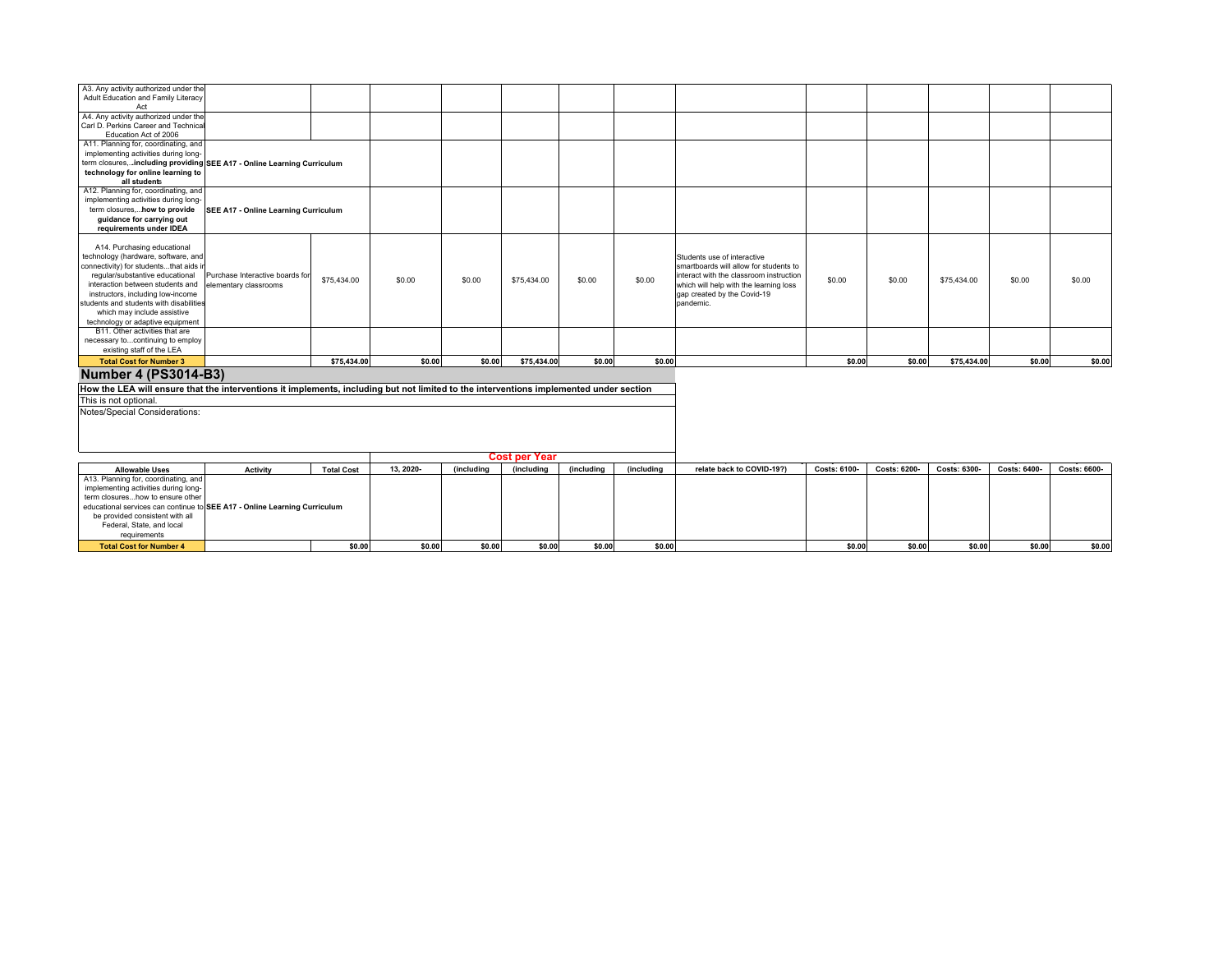

# Overall Budget Expenditure Planning Summary Sheet

| <b>ESSER III Allocation</b>              | <b>Amount</b>  | <b>Set-Aside</b>       | <b>Amount</b>  |
|------------------------------------------|----------------|------------------------|----------------|
| Initial ESSER III Allocation (first 2/3) | \$6,132,868.00 | allocation             | \$1,226,573.60 |
| Final ESSER III Allocation (last 1/3)    | \$3,066,434.00 | allocation             | \$613,286.80   |
| <b>Total ESSER III Allocation</b>        | \$9,199,302.00 | <b>Total Set Aside</b> | \$1,839,860.40 |

|          |                                                               | <b>Total Planned Costs per Year</b> |                         |                         |                                                        |                       |
|----------|---------------------------------------------------------------|-------------------------------------|-------------------------|-------------------------|--------------------------------------------------------|-----------------------|
|          | <b>Total Pre-Awardl</b><br>- Application<br><b>Submission</b> | Total 2020-2021 (including          | 2021-2022<br>(including | 2022-2023<br>(including | 2023-2024<br>(including<br>summer 2024)-<br>[Carryover |                       |
|          | Costs                                                         | summer 2021) Costs                  | summer 2022)            | summer 2023)            | Year]                                                  | <b>Overall Totals</b> |
| Number 1 | \$28,000.00                                                   | \$0.00                              | \$4,222,368.00          | \$0.00                  | \$0.00                                                 | \$4,250,368.00        |
| Number 2 | \$0.00                                                        | \$380,000.00                        | \$1,502,500.00          | \$1,494,500.00          | \$1,496,500.00                                         | \$4,873,500.00        |
| Number 3 | \$0.00                                                        | \$0.00                              | \$75,434.00             | \$0.00                  | \$0.00                                                 | \$75,434.00           |
| Number 4 | \$0.00                                                        | \$0.00                              | \$0.00                  | \$0.00                  | \$0.00                                                 | \$0.00                |
| Totals   | \$28,000.00                                                   | \$380,000.00                        | \$5,800,302.00          | \$1,494,500.00          | \$1,496,500.00                                         | \$9,199,302.00        |

| <b>Total Towards 20% Requirement</b> |                |
|--------------------------------------|----------------|
| Number 2                             | \$4,873,500.00 |
| Number 4                             | \$0.00         |
| Total                                | \$4,873,500.00 |

| <b>Total amount remaining of</b><br><b>ESSER III Allocation</b> |
|-----------------------------------------------------------------|
| \$0.00                                                          |

| <b>Amount remaining of TOTAL 20% set-</b> |                 |
|-------------------------------------------|-----------------|
| aside                                     | -\$3,646,926.40 |